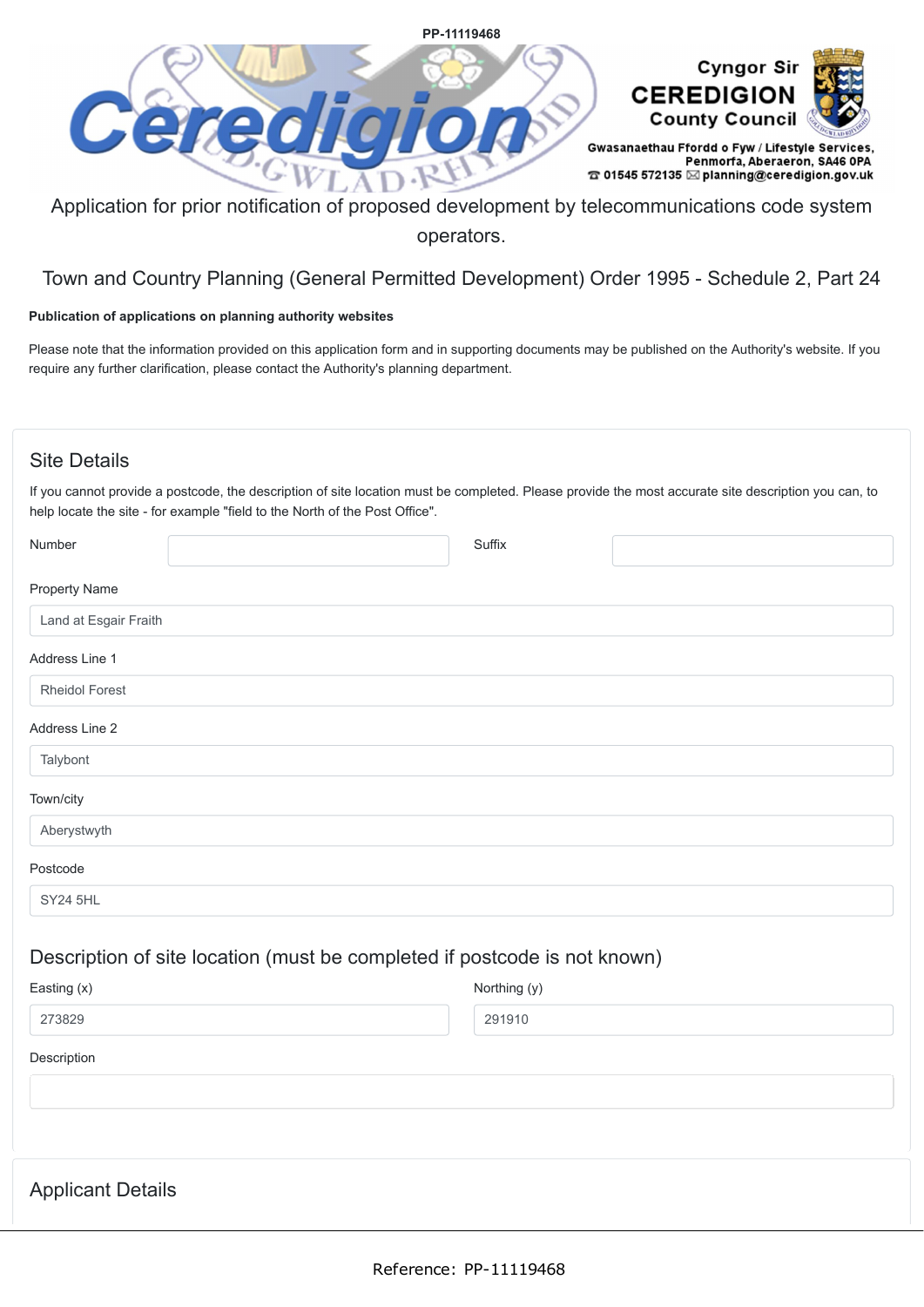# Name/Company

## Title

| First name |  |  |
|------------|--|--|
|            |  |  |
| Surname    |  |  |
| na         |  |  |

# Company Name

Hutchison 3G UK Limited

# Address

## Address line 1

| 450 Longwater Avenue |  |  |  |
|----------------------|--|--|--|
| Address line 2       |  |  |  |
| Green Park           |  |  |  |
| Address line 3       |  |  |  |
|                      |  |  |  |
| Town/City            |  |  |  |
| Reading              |  |  |  |
| Country              |  |  |  |
|                      |  |  |  |
| Postcode             |  |  |  |
| RG2 6GF              |  |  |  |

Are you an agent acting on behalf of the applicant?

Yes  $\bigcirc$  No

# Contact Details

Primary number

## Secondary number

Email address

Agent Details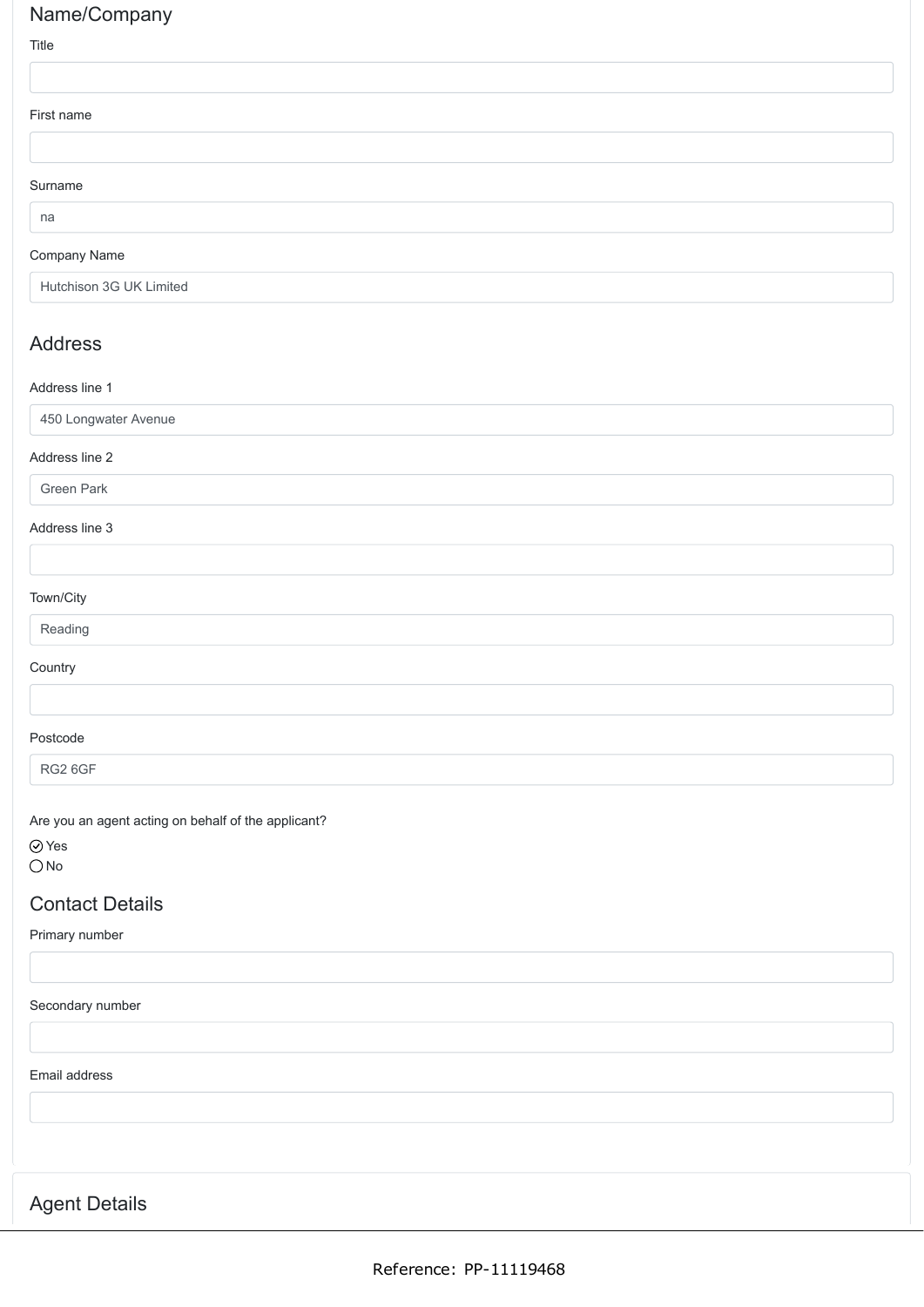# Name/Company

## Title

| $\cdots$         |  |
|------------------|--|
| Miss             |  |
| First name       |  |
| Vicky            |  |
| Surname          |  |
| Parsons          |  |
| Company Name     |  |
| Clarke Telecom   |  |
| <b>Address</b>   |  |
| Address line 1   |  |
| Unit E           |  |
| Address line 2   |  |
| Madison Place    |  |
| Address line 3   |  |
| Northampton Road |  |
| Town/City        |  |
| Manchester       |  |
|                  |  |

# **Country**

## Postcode

M40 5AG

# Contact Details

## Primary number

\*\*\*\*\* REDACTED \*\*\*\*\*\*

## Secondary number

## Email address

\*\*\*\*\* REDACTED \*\*\*\*\*\*

# Electronic communications apparatus

Please specify the type of apparatus to be installed or altered (e.g. call box, mast)

Lattice tower and equipment cabinets to be installed in a fenced compound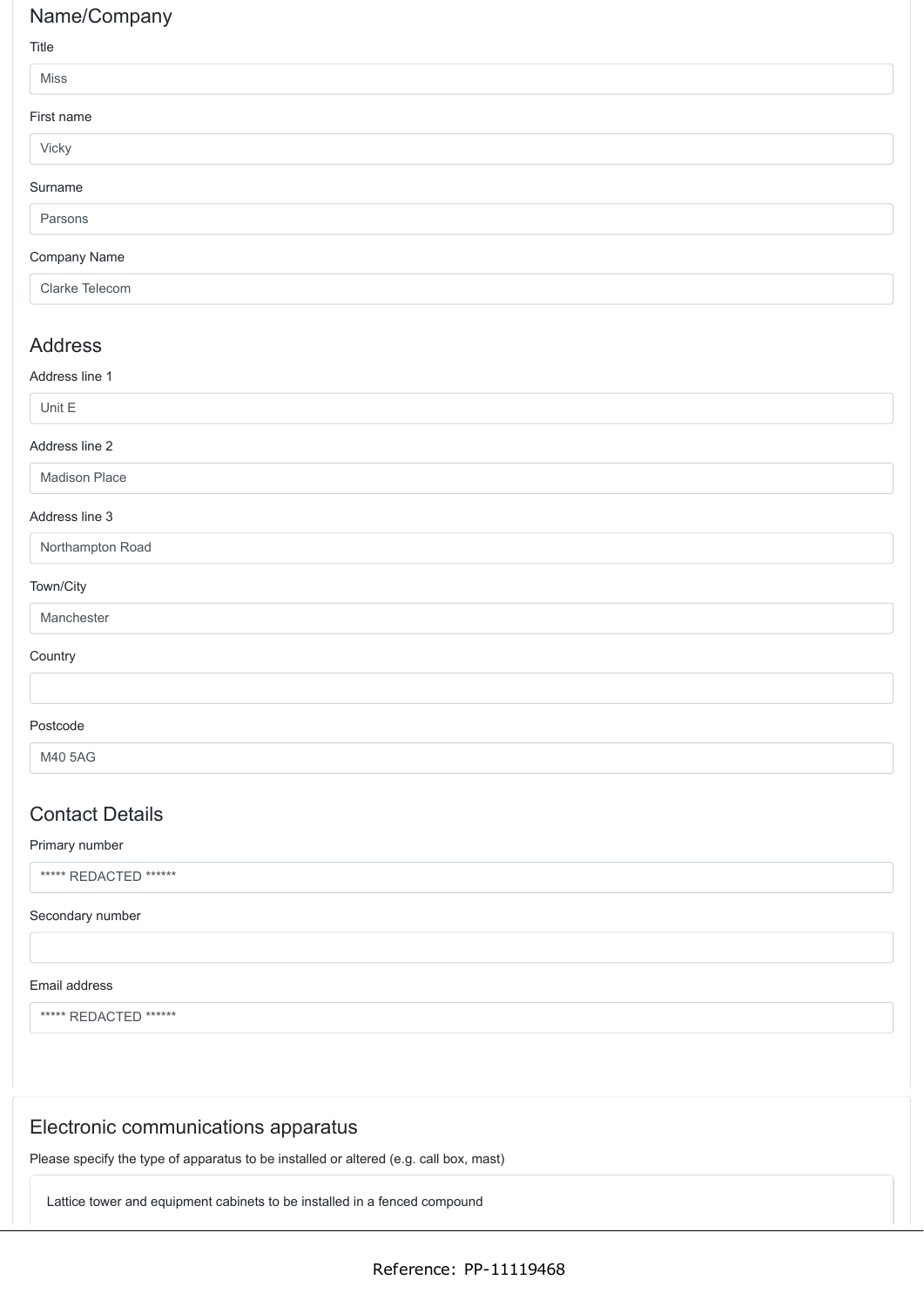The installation of a 25 metre high lattice tower supporting 9 no. antennas, 6 no. transmission dishes, 6 no. equipment cabinets, 1 no. meter cabinet and ancillary development thereto, including a GPS module, a generator and fuel tank, hard standing and a fenced compound, for the Shared Rural Network project on behalf of Hutchison 3G UK Limited.

Further details of sizes of cabinets can be found in the enclosed Site Specific Supplementary Information template

Lattice tower - galvanised - grey Cabinets - steel - dark green

Are you replacing an existing installation?

 $\bigcap$  Yes  $\odot$ No

#### **Additional information**

Are you submitting a declaration confirming that the apparatus is in full compliance with the requirements of the radio frequency (RF) public exposure guidelines of the International Commission on Non-Ionizing Radiation Protection (ICNIRP)? The emissions from all mobile phone network operators' equipment on the site must be taken into account when determining compliance.

Yes

 $\bigcap$  No

Are you also providing a completed Supplementary Information Template (as set out in Annex C of the Code of Best Practice on Mobile Phone Network Development)?

 $\oslash$  Yes  $\bigcirc$  No

# Neighbour and Community Consultation

Have you consulted your neighbours or the local community about the proposal?

Yes

 $\bigcirc$  No

If Yes, please provide details

A pre-application consultation letter and copy of the proposal drawings were sent to the Ceulanamaesmawr Councillor Ellen ap Gwynn, the Ceredigion MS Elin Jones, the Ceredigion MP Ben Lake, Ceulanamaesmawr Community Council, and Peter Williams (Welsh Digital Connectivity at Welsh Parliament), by email on 23/12/2021.

No specific comments have been received to date.

# Site Visit

Can the site be seen from a public road, public footpath, bridleway or other public land?

⊙ Yes

 $\bigcirc$  No

If the planning authority needs to make an appointment to carry out a site visit, whom should they contact? (Please select only one)

 $\odot$  The agent

 $\bigcirc$  The applicant

 $\bigcirc$  Other person